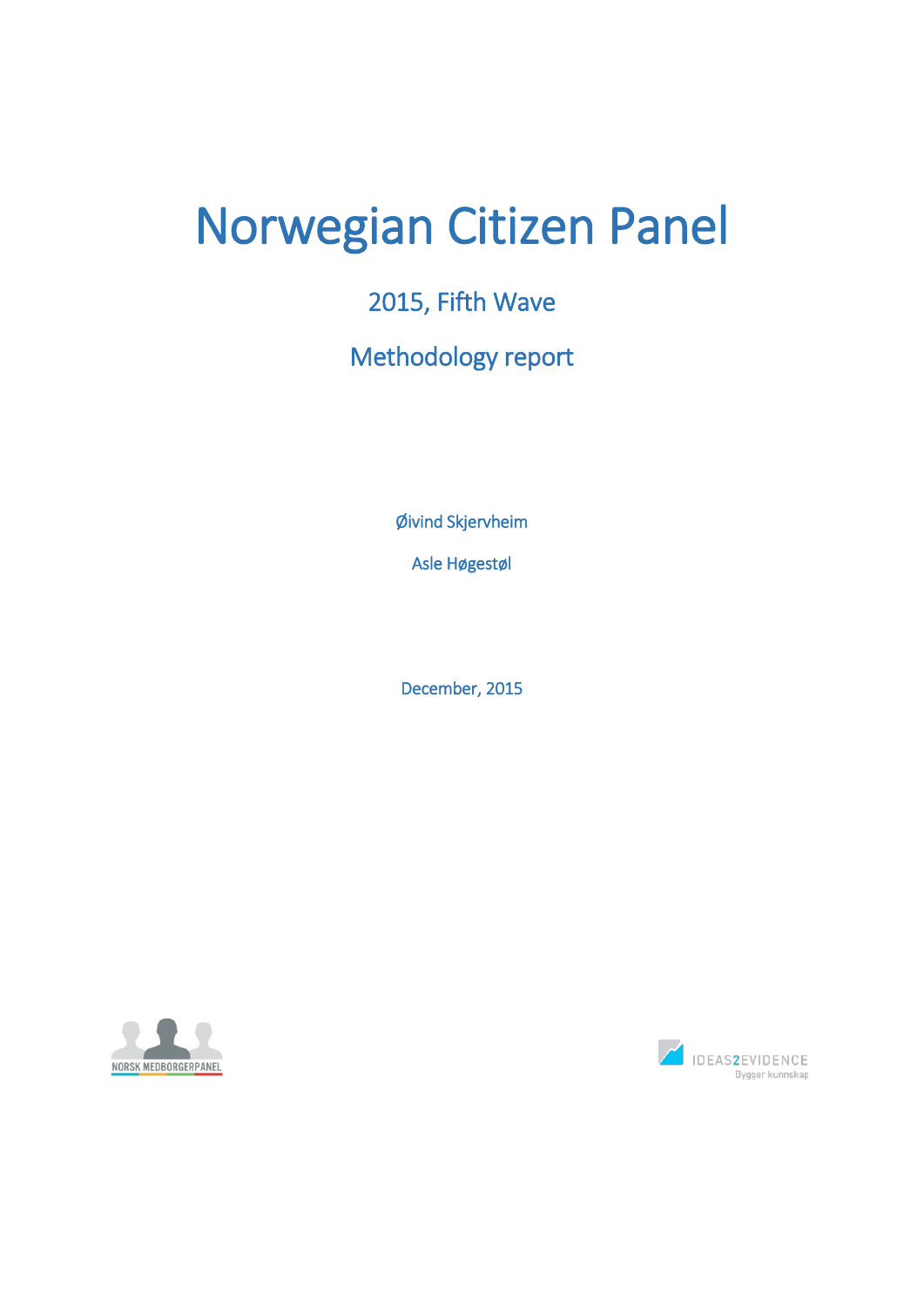# TABLE OF CONTENTS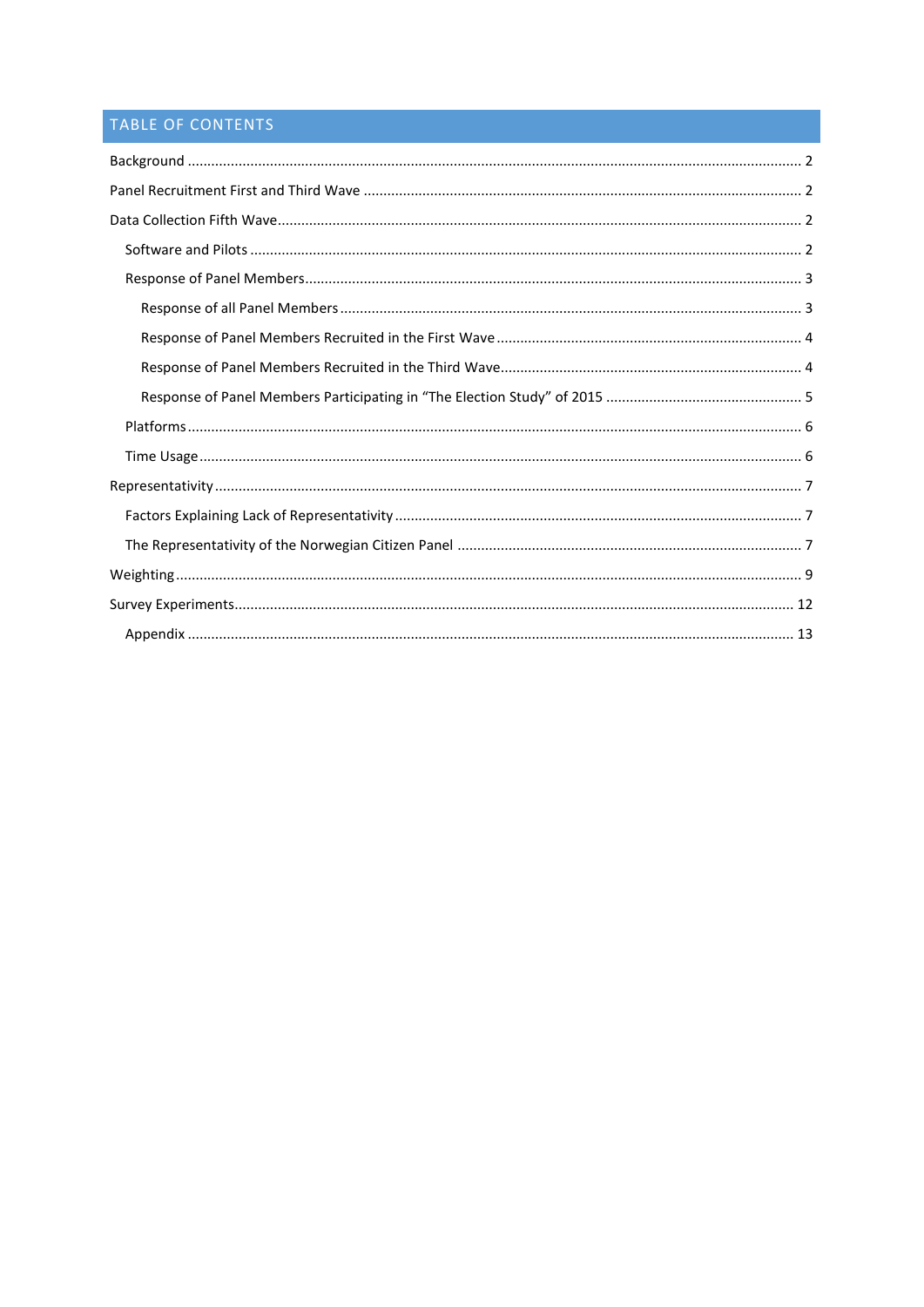### <span id="page-2-0"></span>BACKGROUND

This report describes the procedures of data collection in the fifth wave of The Norwegian Citizen Panel. Further, the report discusses the representativity of the panel and how the weights are calculated.

The Norwegian Citizen Panel (NCP) was established as a collaboration between several departments at the Faculty of Social Sciences at the University of Bergen and the UNI Research Rokkan Centre.

ideas2evidence is responsible for the panel recruitment, the administration of the panel, and the technical solutions regarding data collection and computing.

#### <span id="page-2-1"></span>PANEL RECRUITMENT FIRST AND THIRD WAVE

Panel members were recruited in wave 1 and wave 3. The samples in wave 1 and wave 3 were drawn from the *National Registry* of Norway. This registry holds information on everyone born in Norway, as well as former and current inhabitants. The Norwegian Tax Administration holds the formal responsibility for this registry, but has partly outsourced the administration to the private IT-company Evry. Evry drew the sample on behalf of the Citizen Panel after relevant permissions were acquired from the Norwegian Tax Administration.

25,000 people over the age of 18 were, in both the first and the third wave, randomly drawn from the register. The extracted information was a) last name, b) first name, c) address, d) gender, e) age, and f) phone number (the latter was included in wave 3 only). The sample excluded persons without a current home address in Norway.

After receiving the data, everyone over the age of 95 was excluded from the sample.

For a detailed description of the recruitment process in wave 1 and 3, we refer to the respective methodology reports for each wave. Note, however, that the process differed between these two waves in that recruitment in the first wave was done through postal recruitment only, while we in the third wave, in addition to postal recruitment, also sent out reminders by text message to all respondents with available phone numbers, and telephonic reminders to a randomly drawn subset of the gross sample.

The total recruitment rate in these two waves were respectively 20 percent in the first wave and 23 percent in the third wave.

#### <span id="page-2-2"></span>DATA COLLECTION FIFTH WAVE

Wave 5 of the NCP involved data collection from existing members of the panel. The data collection was conducted during the months of October and November 2015.

This section firstly describes software solutions and pilots. Secondly, it presents the data collection procedure and its results, including response and response rates, the use of different platforms, and time usage.

#### <span id="page-2-3"></span>SOFTWARE AND PILOTS

The web-based research software Confirmit administers the surveys and the panel. Confirmit is a "Software-asa-Service" solution, where all software runs on Confirmit's continuously monitored server park, and where survey respondents and developers interact with the system through various web-based interfaces. This software provides very high data security and operational stability. The security measures are the most stringent in the industry, and Confirmit guarantees 99, 7 percent uptime. ideas2evidence does the programming of the survey in Confirmit on behalf of The Norwegian Citizen Panel.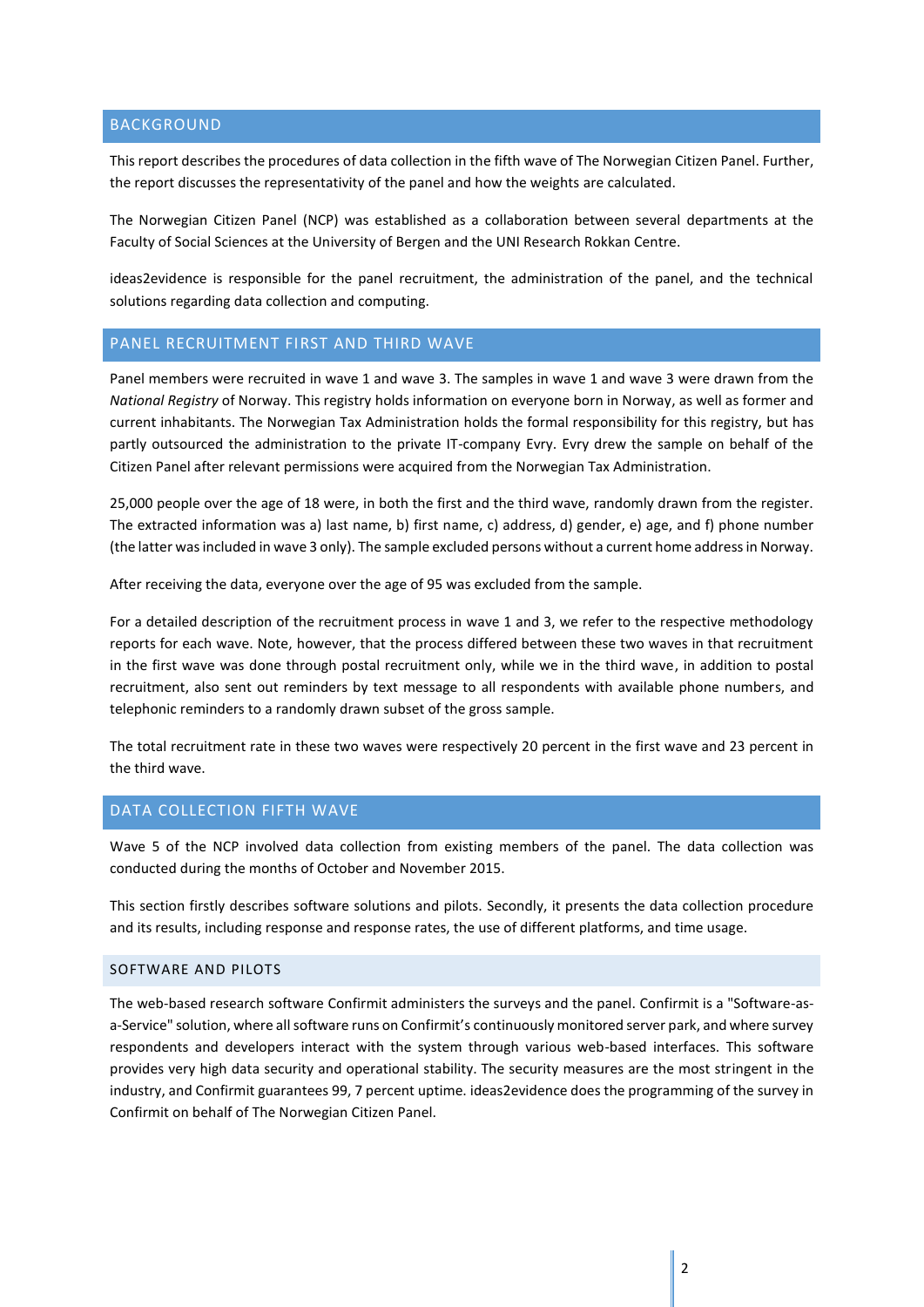The survey went through pilot testing before it went live to the panel. The survey was sent out to, and answered by 290 high school students. The pilot testing was regarded as successful, and no major revisions were deemed necessary.

In addition, the survey was tested extensively during the development phase by ideas2evidence and the researchers involved in the project.

#### <span id="page-3-0"></span>RESPONSE OF PANEL MEMBERS

The survey was launched October 28th, 2015. It was sent to the email accounts of the panel's 10,247 members. In these e-mails, the basic information about the Citizen Panel was repeated, and the individual panel members received unique URLs that led to the questionnaire.

In this wave of the NCP, all reminders were distributed via e-mail.

#### **Table 1: Responses and response rate for panel members by the different stages of data collection**

|                                               |           | Cumulative | Response | Cumulative        |
|-----------------------------------------------|-----------|------------|----------|-------------------|
|                                               | Responses | Responses  | Rate (%) | Response Rate (%) |
| Invitation (28 <sup>th</sup> of October)      | 2147      | 2147       | 24,4 %   | 24.4 %            |
| Reminder no. 1 (30 <sup>th</sup> of October)  | 1873      | 4020       | 21,3%    | 45,7%             |
| Reminder no. 2 (04 <sup>th</sup> of November) | 797       | 4817       | 9,1%     | 54,8%             |
| Reminder no. 3 (10 <sup>th</sup> of November) | 634       | 5451       | 7,2%     | 62,0%             |

In total, the wave 5 survey received 5,451 answers. 2,147 respondents completed the survey in the period between the invitation and the first reminder (October 28–30<sup>th</sup>), a response rate of 24, 4 percent. The pattern is similar to earlier waves; a majority of the respondents complete the survey before the second reminder is distributed, and most respondents complete the questionnaire shortly after receiving the invitation/a reminder from NCP. For details on the number of respondents after each reminder, we refer you to table 1.

The overall response rate, as reported in table 1, is **62 percent**. Some clarifications concerning the calculation of the response rate are necessary. We present the clarifications, along with the response rate for the respondents recruited in wave 1 and the respondents recruited in wave 3 respectively, in the following.

#### <span id="page-3-1"></span>RESPONSE OF ALL PANEL MEMBERS

**Table 2: The historic participation of respondents recruited in the first and third wave**

|                                            |          |            | Respondents w05 |      |
|--------------------------------------------|----------|------------|-----------------|------|
|                                            |          |            | <b>No</b>       | Yes  |
|                                            |          | $w04$ -yes | 1338            | 4466 |
| Respondents<br>w03<br>Yes<br>$\frac{1}{2}$ | $w04-no$ | 1780       | 572             |      |
|                                            |          | $w04$ -yes | 225             | 209  |
|                                            |          | $w04-no$   | 1453            | 204  |

As already mentioned, NCP has 10,247 panel members. Many of them have not actively opted out of the panel, but they have silently withdrawn by not participating in the surveys. As shown in table 2, 1453 respondents have not participated in any of the three last waves (w03-w05). Including these respondents in the calculation of response rate would arguably give an artificially low rate. Therefore, these 1,453 respondents are not included in the calculation of response rates given above.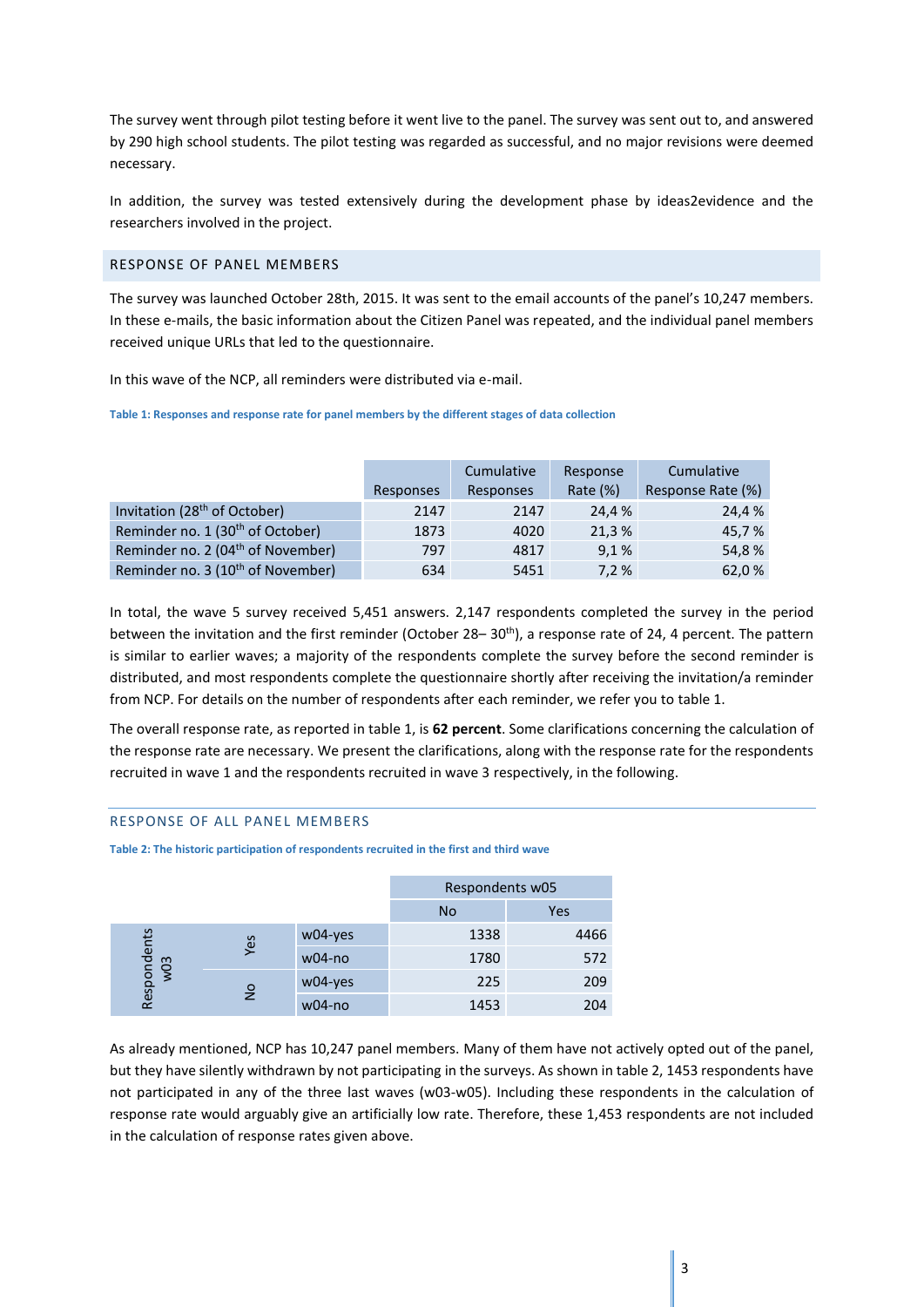#### <span id="page-4-0"></span>RESPONSE OF PANEL MEMBERS RECRUITED IN THE FIRST WAVE

**Table 3: The historic participation of respondents recruited in the first wave**

|  |                             |                      |          | Respondents w05 |                |                |
|--|-----------------------------|----------------------|----------|-----------------|----------------|----------------|
|  |                             |                      |          |                 | <b>No</b>      | <b>Yes</b>     |
|  |                             |                      |          | w04-yes         | 333            | 1801           |
|  |                             | w02-yes              | w03-yes  | $w04-no$        | 252            | 155            |
|  |                             | $w03-no$             | w04-yes  | 122             | 127            |                |
|  | Yes                         |                      |          | $w04-no$        | 393            | 95             |
|  | Respondents w01<br>$w02-no$ | w03-yes              | w04-yes  | 58              | 112            |                |
|  |                             |                      | $w04-no$ | 126             | 37             |                |
|  |                             | $w03-no$             | w04-yes  | 63              | 44             |                |
|  |                             |                      |          | $w04-no$        | 855            | 78             |
|  |                             |                      | w03-yes  | w04-yes         | $\mathbf{1}$   | 3              |
|  |                             | w02-yes              |          | $w04-no$        | $\mathbf{1}$   | $\overline{0}$ |
|  |                             |                      | $w03-no$ | w04-yes         | $\mathbf{1}$   | $\overline{2}$ |
|  | $\frac{1}{2}$               |                      |          | $w04-no$        | 5              | $\Omega$       |
|  |                             |                      | w03-yes  | w04-yes         | $\overline{0}$ | $\mathbf{1}$   |
|  |                             | $w02-no$             |          | $w04-no$        | 3              | $\mathbf{1}$   |
|  |                             |                      |          | w04-yes         | $\mathbf{1}$   | $\Omega$       |
|  |                             | $w03-no$<br>$w04-no$ |          | 31              | 4              |                |

4,705 of NCPs panel members were recruited in wave 1. Table 3 is complex, and we will not discuss it in detail. Nevertheless, we include it for informational purposes. As shown by the table, 1,284 respondents have not participated in any of the three last waves (w03-w05). 2,460 of the eligible panel members recruited in the first wave responded to the questionnaire in wave 5. This gives a response rate of 72 percent.

#### <span id="page-4-1"></span>RESPONSE OF PANEL MEMBERS RECRUITED IN THE THIRD WAVE

#### **Table 4: Historic participation of the respondents recruited in the third wave**

|                                           |          |          | Respondent w05 |      |
|-------------------------------------------|----------|----------|----------------|------|
|                                           |          |          | <b>No</b>      | Yes  |
|                                           |          | w04-yes  | 946            | 2549 |
| Respondent<br>w03<br>Yes<br>$\frac{1}{2}$ | $w04-no$ | 1398     | 379            |      |
|                                           |          | w04-yes  | 38             | 36   |
|                                           |          | $w04-no$ | 169            | 27   |

NCP have 5,542 panel members that were recruited in wave 3. Table 4 shows us, however, that 169 respondents have not participated in any of the three waves(w03-w05), thereby leaving us with 5,372 eligible panel members in this group. In wave 5 we received 2,991 responses from this group, giving us a response rate of 56 percent.

The difference in response rate between first and third wave recruits can be explained by to factors. Firstly, since we withdraw inactive members from the calculation of the response rate, more respondents recruited in the first wave have had time to become inactive, thereby leaving a lower number of baseline respondents that are more loyal to the panel.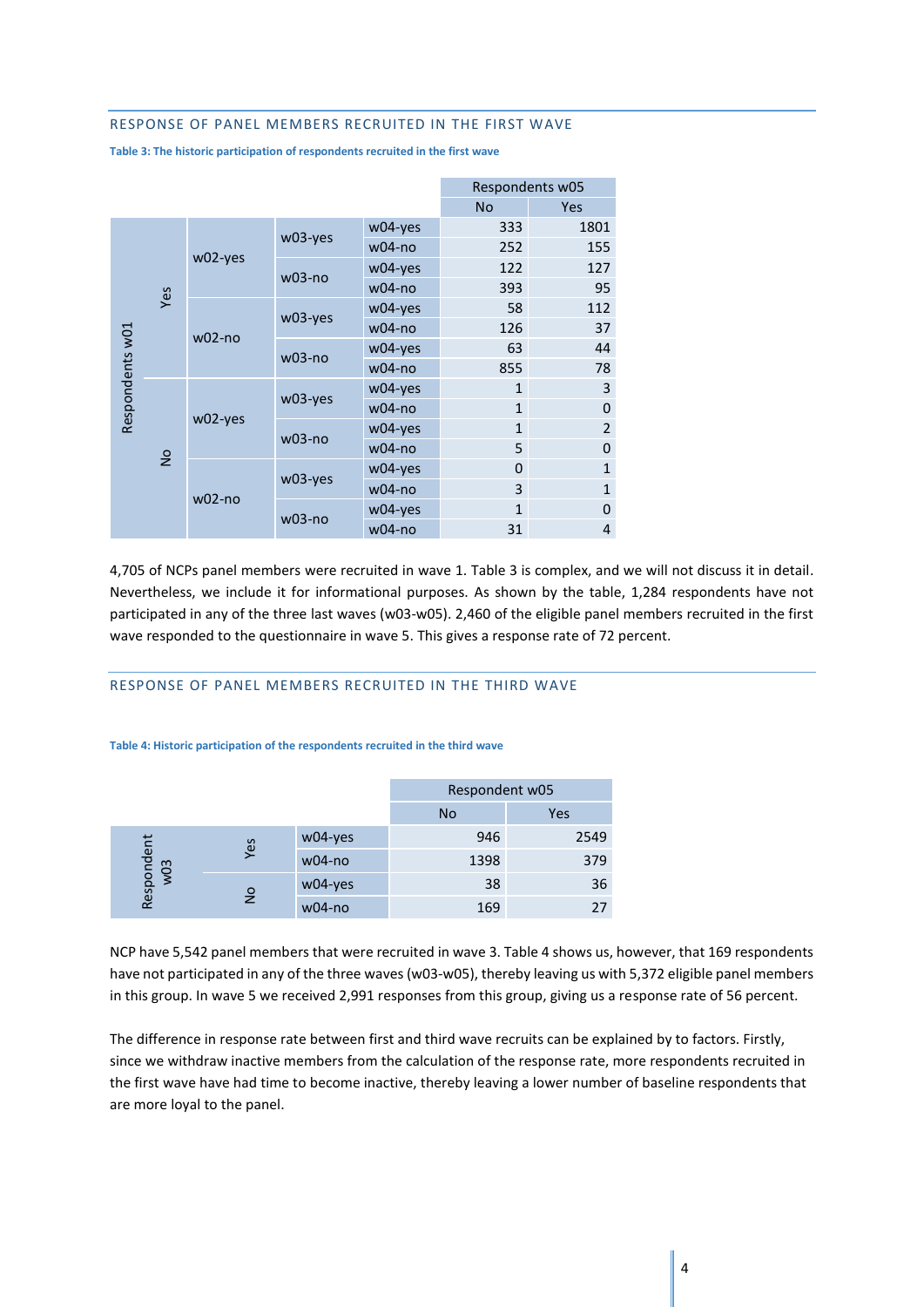At the same time, when comparing the response rate of this group to the response rate of the first wave recruits in the third wave<sup>1</sup>, it is notable that the response rate of the panel members recruited in wave 3 are lower, 56 percent versus 61 percent<sup>2</sup>. The recruitment in wave 1 and wave 3 was identical in sample size and sample frame, but in the third wave more, and a different set of, reminders were utilized. In wave 1 prospective panel members were contacted through an invitational letter and a reminder post card. Wave 3 also used an invitational letter and a reminder post card in the recruitment process. In addition, the sample received a reminder by text message, and a subset of the sample were contacted through a telephone call.

As shown in the documentation reports from wave 3 and 4, the increase in the number of recruitment methods (SMS and telephone call, in addition to postal recruitment) in wave 3 resulted in a higher recruitment rate. However, the higher recruitment rate in wave 3 wasfollowed by a lower response rate in wave 4 when compared to the rate achieved in the second and third wave from panel members recruited in the first wave. The response rate of the members recruited in wave 3 declines in correspondence with how many reminders the panel members needed in order to be recruited. This indicates that panel members who need multiple reminders in order to be recruited are not as loyal as those who need fewer reminders.

#### <span id="page-5-0"></span>RESPONSE OF PANEL MEMBERS PARTICIPATING IN "THE ELECTION STUDY" OF 2015

In the in autumn of 2015, the Norwegian Citizen Panel, was for the first time used to collect data in addition to the ordinary use of the Panel. A selection respondents (about half of the panel population), belonging to subgroups 1 and 3 of the panel were invited to participate in the election survey for the 2015 Norwegian municipal elections<sup>3</sup>. The project was organized as a collaboration between the University of Bergen, the Uni Research Rokkan Centre and the Institute for Social Research.

The collection of data took place in August and September 2015 and the respondents were invited to participate in 1, 2 or 3 short surveys, distributed over time, from the official campaign started until the day after election day. Respondents were invited to participate in adjacent surveys only if they had finished the previous survey. This implies a variation of accomplished surveys from zero to three, depending on the respondent. Respondents answering a substantial share of the questionnaire of all three surveys were classified as "panel respondents"

In the following, we will examine whether or not the extra burden put on parts of the members of the panel affected the response rate during this wave of the Norwegian Citizen Panel.

#### **Table 5: Response rate in the fifth wave by participation in The Election Study**

|                                                  | Response rate w05 |
|--------------------------------------------------|-------------------|
| Invited to participate in the election study     | 59.8%             |
| Respondent 1st round                             | 84.4%             |
| Respondent 2nd round                             | 88.4%             |
| Respondent 3rd round                             | 90.9%             |
| Panel Respondent in the Election study           | 91.2%             |
| Not invited to participate in the Election study | 64.0%             |

Table 5 provides two basic insights: firstly, the panel members who actually responded to The Election Study have high response rates in the fifth wave of NCP. These are loyal respondents with high propensity to participate in all surveys under the NCP umbrella. Secondly, however, we see that when comparing the response rates in

**.** 

<sup>&</sup>lt;sup>1</sup> For the sake of clarity: the fifth wave is the third survey for the panel members recruited in the third wave, just as the third wave was the third survey for the panel members recruited in the first wave.

<sup>&</sup>lt;sup>2</sup> This tendency, with lower response rate from the panel members recruited in the third wave compared to the first wave, was also discussed in the documentation report for the fourth wave.

<sup>3</sup> All panel members have randomly been assigned to a sub-group (1-4).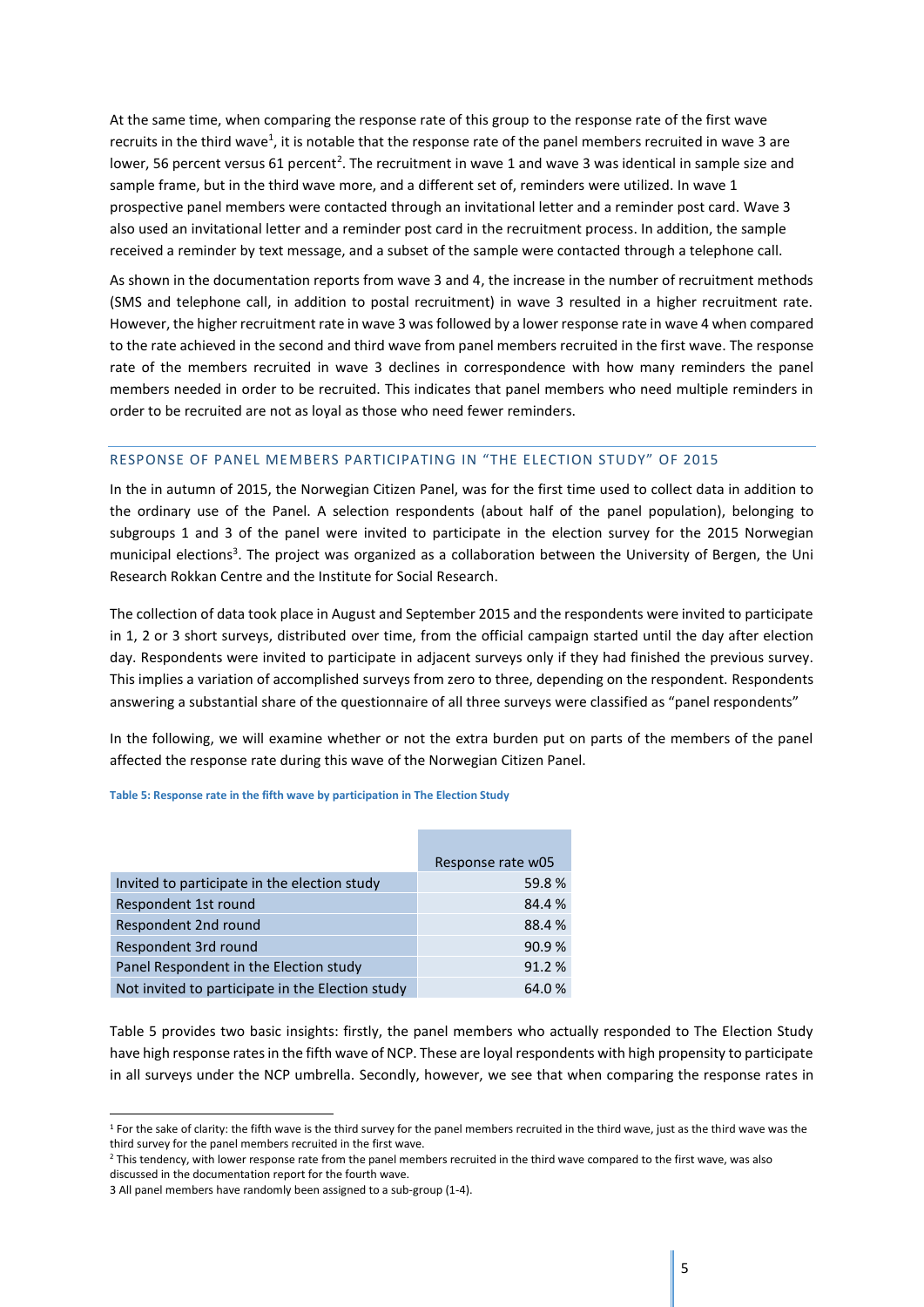the fifth wave of panel members invited to participate in the election study and panel members not invited to participate in the Election study, the latter group has a higher response rate – 64.0 percent compared to 59.8 percent.

This implies that additional surveys put a strain on the panel members and affect the overall response rate overall. Based on the response rate of the panel members that were not invited to participate in the Election study, we estimate that the election study "cost" wave 5 of the NCP 181 respondents.

#### <span id="page-6-0"></span>PLATFORMS

The questionnaire was prepared for data input via smart phones. In order to enhance the respondents' experience with the questionnaire, mobile users were routed away from certain elements in the questionnaire that demanded larger screens. These questions are documented in the codebook.

24 percent of all survey respondents that opened the questionnaire used a smart phone/tablet. This is two percentage points higher than in the fourth wave.

10, 4 percent of the mobile users did not complete to such an extent that they were classified as respondents in the fifth wave. For non-mobile users the percentage was 4, 6 percent. Mobile users were thus more likely to leave the questionnaire before completion. This was also the case in the third and the fourth wave.



#### <span id="page-6-1"></span>TIME USAGE

**Figure 1: Time usage of survey respondents in wave 5**

The average respondent used 25.5 minutes to complete the questionnaire. The challenge of measuring average time usage is that respondents may leave the questionnaire open in order to complete the survey later. This idle time causes an artificially high average for completing the survey. The average of 25, 5 minutes therefore only includes the 86 percent of the respondents, which used less than, or equal to, 60 minutes.

As in earlier waves, the NCP questionnaire is divided into different subsets (U1-U4). Figure 1 shows that respondents that answered questions in the U1 subset on average used less time than the other subsets. The breakdown of time usage for each subset is shown in table 6.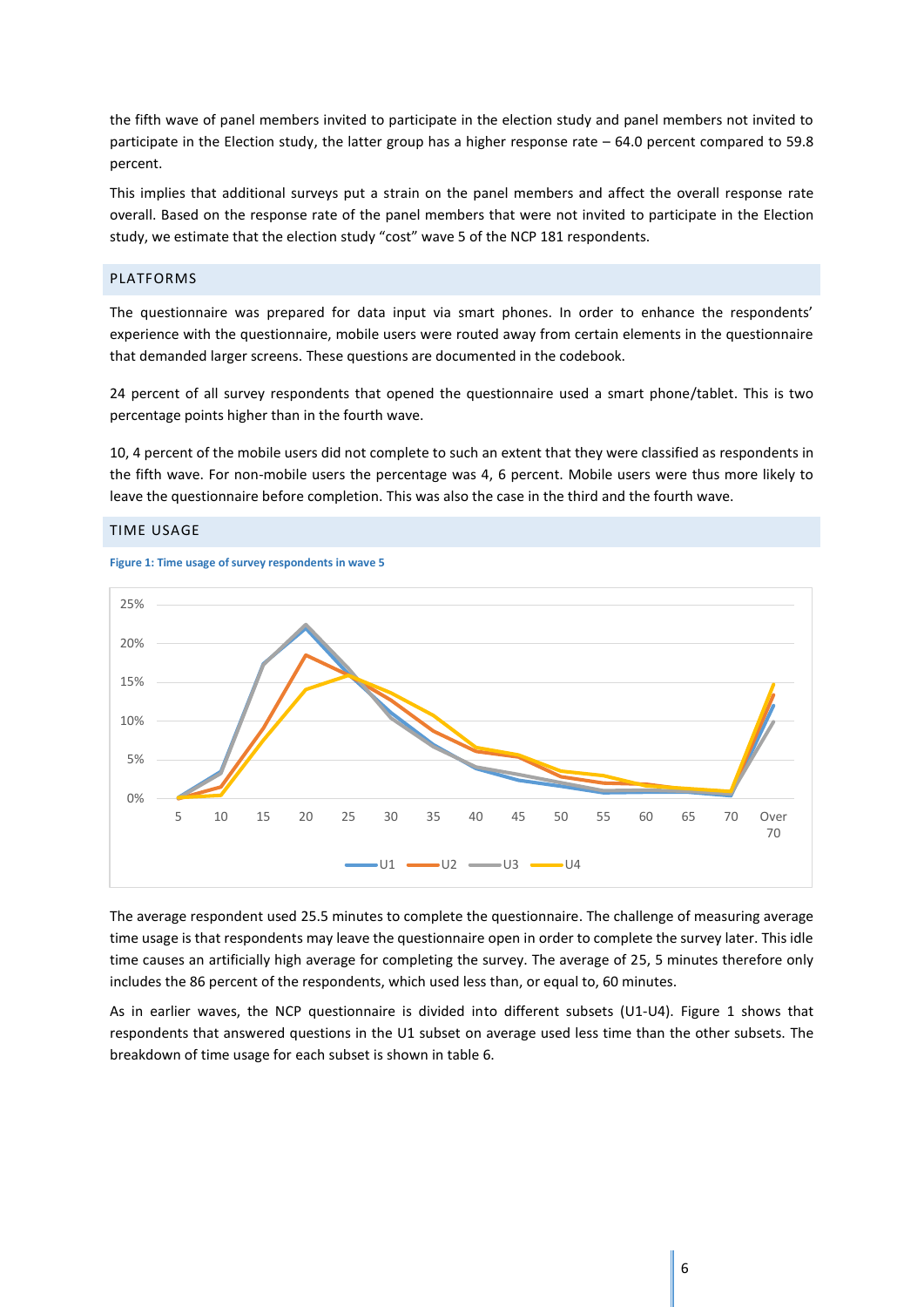#### **Table 6: Average time usage (minutes) in each subset in wave 5**

|                 |      |      | All respondents U1-respondents U2-respondents U3-respondents U4-respondents |      |
|-----------------|------|------|-----------------------------------------------------------------------------|------|
| Arithmetic mean | 25.5 | 22.8 | 27.0                                                                        | 28.7 |

## <span id="page-7-0"></span>REPRESENTATIVITY

In this section, we describe the representativity of the survey respondents. First, we will discuss factors explaining representativity. Thereafter we apply demographic variables to present data on representativity by different strata. The data on representativity is the foundation for the section on weighting.

#### <span id="page-7-1"></span>FACTORS EXPLAINING LACK OF REPRESENTATIVITY

There are two main points that can serve as explanations to non-response and lack of representativity:

- access to and familiarity with the internet (given that a web-based questionnaire was the only response mode made available)
- the motivation and interest of the respondents

The first challenge is strongly related to the age composition of the survey respondents. Although Norway has a very high computer and internet density, the probability of having an e-mail address, and the skills required to access and fill in an online questionnaire, normally decreases with increasing age. The second challenge, motivation and interest, is often explained by the respondents' level of education. In addition to age and education, we added the variables of geography and gender in order to test the representativity of the survey respondents. The variables have the following categories:

- Age: 19-29 years, 30-59 years, 60 and above.
- Highest completed education: no education/elementary school, upper secondary, university/university college.
- Geography: Oslo/Akershus, Eastern Norway, Southern Norway, Western Norway, Trøndelag, Northern Norway.

#### <span id="page-7-2"></span>THE REPRESENTATIVITY OF THE NORWEGIAN CITIZEN PANEL

The sampling frame of the survey equals to the Norwegian population above the age of 18, comprising a population of approximately 3,9 million individuals. Earlier reports have documented a systematic underrepresentation of respondents belonging to the two lowest educational groups, independent of gender and age. The underrepresentation is particularly strong for young men. As expected, individuals with education from universities or university colleges are overrepresented. All of these observations are also true for wave 5. As a result of lower participation from younger age groups, respondents with high education in this age bracket are not overrepresented compared to the population. They are however clearly overrepresented *within* their age bracket.

From the age distribution presented in table 7, we see that 18-29 year olds are underrepresented in the net sample of the fifth wave. The age groups 30-59 years and 60 years and above are both overrepresented. The underrepresentation of 18-29 year olds is more prominent in this wave compared to the fourth wave. This is in part explained by lower loyalty to the NCP in this age group, but another important explanatory factor is the aging of the panel since new members last were recruited.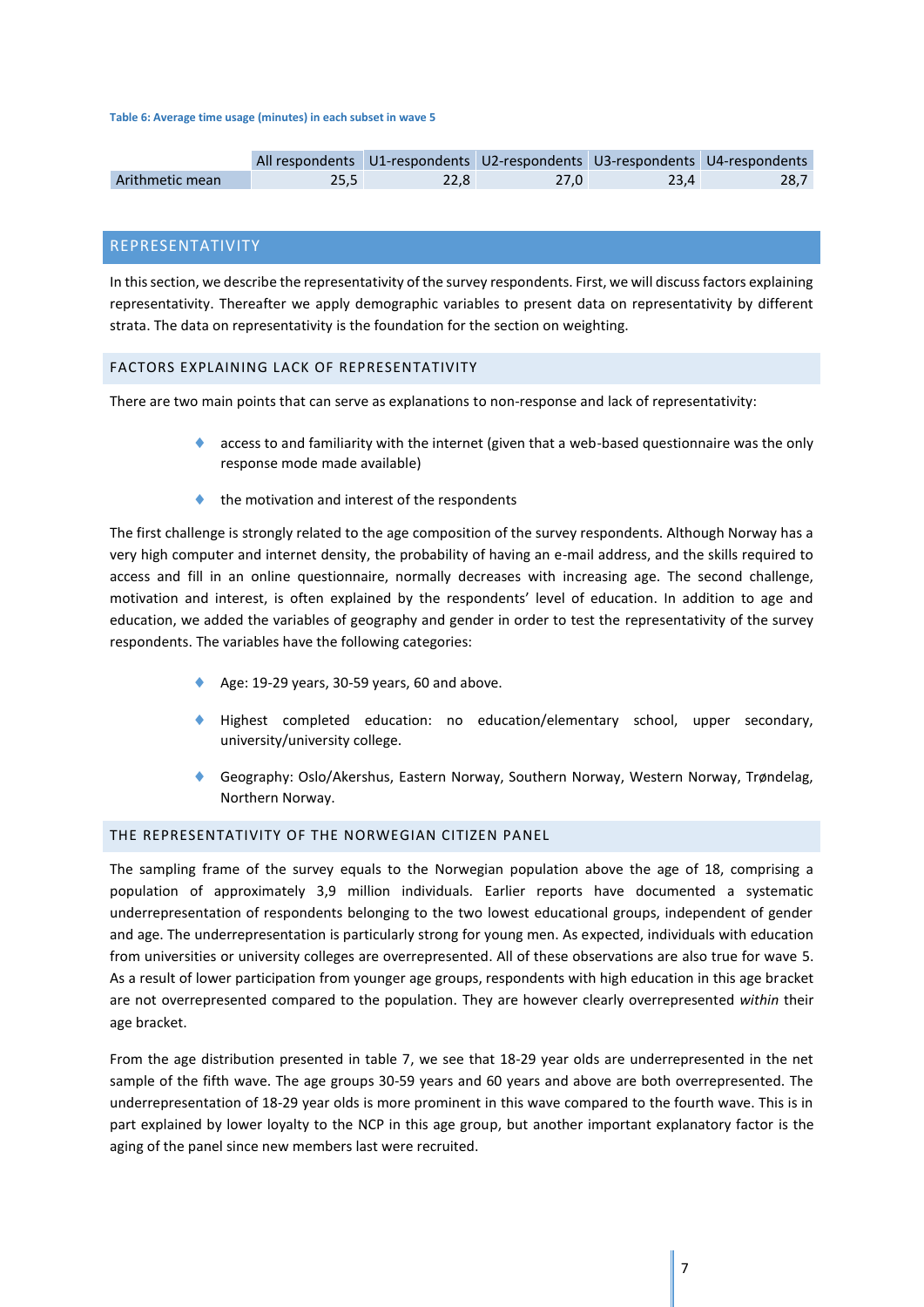**Table 7: Age distribution in the population and the net sample of the fifth wave**

|                  | $18-29$ years | 30-59 years | 60 years and above |
|------------------|---------------|-------------|--------------------|
| Population       | 20.5 %        | 51.6 %      | 28.0 %             |
| Net sample - w05 | 12.1 %        | 55.6 %      | 32.3%              |

New patterns emerge when adding gender in table 8; young men are more underrepresented than young women are. In the oldest age group, women are underrepresented while men are overrepresented. Lastly, the share of middle-aged men in the net sample of wave 3 is very close to that of the population, while the women are overrepresented.

#### **Table 8: Combined distribution of age and gender in the population and the net sample of the fifth wave**

|                  | $18-29$ years |       | 30-59 years |        | 60 years and above |        |
|------------------|---------------|-------|-------------|--------|--------------------|--------|
|                  | Men           | Women | Men         | Women  | Men                | Women  |
| Population       | 10.5%         | 10.0% | 26.5 %      | 25.1%  | 13.0%              | 14,9 % |
| Net sample - w05 | 5.3%          | 6.8%  | 26.6 %      | 29.0 % | 18.4 %             | 13.9%  |

The inclusion of educational level in table 9 reveals a systematic underrepresentation of respondents with little or no education, independent of age and gender. As discussed in relation to table 7 and 8, the underrepresentation is strong for young respondents. The underrepresentation is also strong for middle-aged respondents with little or no education.

Respondents that have upper secondary education as their highest completed education are somewhat underrepresented in all groups. Those who have university or university college education are clearly overrepresented in the two oldest age brackets, independent of gender. The share of young people with university or university college education is similar to the population numbers.

**Table 9: Combined distribution of age, gender and education in the population and the net sample of the fifth wave**

|                                |                |       | Population | Net sample - w05 |        |
|--------------------------------|----------------|-------|------------|------------------|--------|
|                                |                | Men   | Women      | Men              | Women  |
| No education/elementary school |                | 4.1%  | 3.2%       | 0.6 %            | 0.7%   |
| Upper secondary education      | years<br>18-29 | 4.2%  | 3.4%       | 2.7%             | 3.0%   |
| University/university college  |                | 2.2%  | 3.4%       | 2.1%             | 3.1%   |
| No education/elementary school |                | 5.5 % | 4.9%       | 1.5 %            | 1.4 %  |
| Upper secondary education      | 30-59<br>years | 12.1% | 8.8%       | 9.5 %            | 7.4 %  |
| University/university college  |                | 9.0%  | 11.4 %     | 16.0%            | 20.3 % |
| No education/elementary school |                | 3.2%  | 4.9%       | 2.6%             | 2.6 %  |
| Upper secondary education      | pue<br>above   | 6.5%  | 7.1%       | 5.1%             | 3.6%   |
| University/university college  | 60             | 3.3%  | 2.9%       | 10.4 %           | 7.5%   |

In regards to geography, (table 10) we observe an underrepresentation of Southern Norway, Northern Norway, Eastern Norway and Trøndelag. Western Norway isslightly overrepresented, while the capital area – the counties of Oslo and Akershus – is clearly overrepresented.

In Eastern Norway, older men are overrepresented, while men in other age brackets and women generally are underrepresented. Older men are also overrepresented in the capital area, but the most overrepresented group in wave five is middle-aged women in the capital area.

Young men and women in Eastern and Western Norway, and young men in the capital area are especially underrepresented in this survey.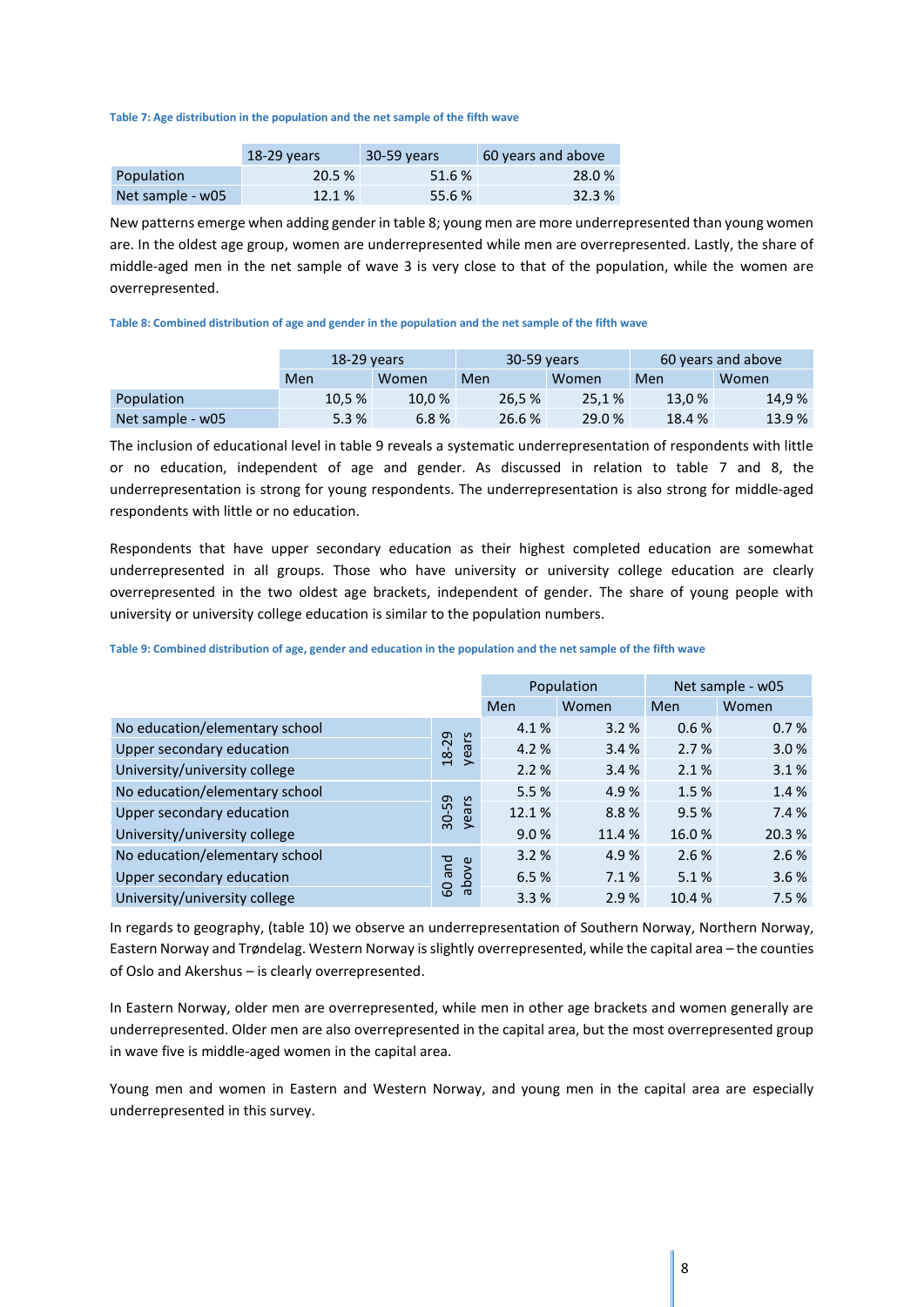**Table 10: Combined distribution of age, gender and geography in the population and the net sample of the fifth wave**

|                       |              |       | Population | Net sample - w05 |       |  |
|-----------------------|--------------|-------|------------|------------------|-------|--|
|                       |              | Men   | Women      | Men              | Women |  |
|                       | 18-29 years  | 2.5 % | 2.6%       | 1.4%             | 2.2%  |  |
| Akershus/Oslo         | 30-59 years  | 6.7%  | 6.4%       | 7.1%             | 8.7%  |  |
|                       | 60 and above | 2.6 % | 3.0%       | 4.5 %            | 3.9%  |  |
|                       | 18-29 years  | 2.5 % | 2.3%       | 1.0%             | 1.4%  |  |
| Eastern Norway        | 30-59 years  | 6.8%  | 6.6%       | 6.0%             | 6.5%  |  |
|                       | 60 and above | 3.9%  | 4.5 %      | 5.6%             | 3.7%  |  |
|                       | 18-29 years  | 0.6%  | 0.6%       | 0.2%             | 0.3%  |  |
| Southern Norway       | 30-59 years  | 1.5 % | 1.4 %      | 1.3 %            | 1.8%  |  |
|                       | 60 and above | 0.7%  | 0.9%       | 0.7%             | 0.6%  |  |
|                       | 18-29 years  | 2.8%  | 2.7%       | 1.5%             | 1.9%  |  |
| <b>Western Norway</b> | 30-59 years  | 6.9%  | 6.3%       | 7.4 %            | 7.2%  |  |
|                       | 60 and above | 3.3%  | 3.7%       | 4.7%             | 3.7%  |  |
|                       | 18-29 years  | 1.0%  | 0.9%       | 0.6%             | 0.7%  |  |
| Trøndelag             | 30-59 years  | 2.2%  | 2.1%       | 2.3%             | 2.4 % |  |
|                       | 60 and above | 1.2%  | 1.3 %      | 1.4 %            | 1.0%  |  |
|                       | 18-29 years  | 1.0%  | 0.9%       | 0.5%             | 0.4%  |  |
| Northern Norway       | 30-59 years  | 2.4 % | 2.2%       | 2.3%             | 2.4 % |  |
|                       | 60 and above | 1.4%  | 1.5%       | 1.4%             | 0.8%  |  |

## <span id="page-9-0"></span>**WEIGHTING**

**-**

To compensate for the observed biases, we have calculated a set of weights. The weights are equal to the relation between a given strata in the population and the total population, divided by the relation between a given strata in the net sample and the total net sample.<sup>4</sup> This procedure returns values around 1, but above 0. Respondents belonging to a stratum that is underrepresented will receive a weight above 1 and respondents belonging to an overrepresented stratum will receive a weight below 1. We have listed the weights of the different strata in table 14 in the appendix.

When calculating the weights, information regarding the respondents' geographical location, gender and age is based on registry data. Information on these variables was included in the sample file we received from the Norwegian National Registry. Information regarding the level of education is from the survey. 4.6 percent of the fourth wave net sample have not answered the question about level of education. Because of this, two different weights have been calculated:

- **Weight 1** is based on demographic variables only (age, gender and geography)
- **Weight 2** combines the demographic variables with education. Respondents with missing data on the education variable are only weighted on demography (the education component of the weight is in these cases set to 1).

The variables have the following categories:

**Age**: 19-29 years, 30-59 years, 60 and above.

<sup>4</sup> The applied formula for weight *w*<sub>i</sub> for element *i*, in strata *h* is:  $w_i = \frac{N_h}{n} \frac{m}{m}$  $n_h/n$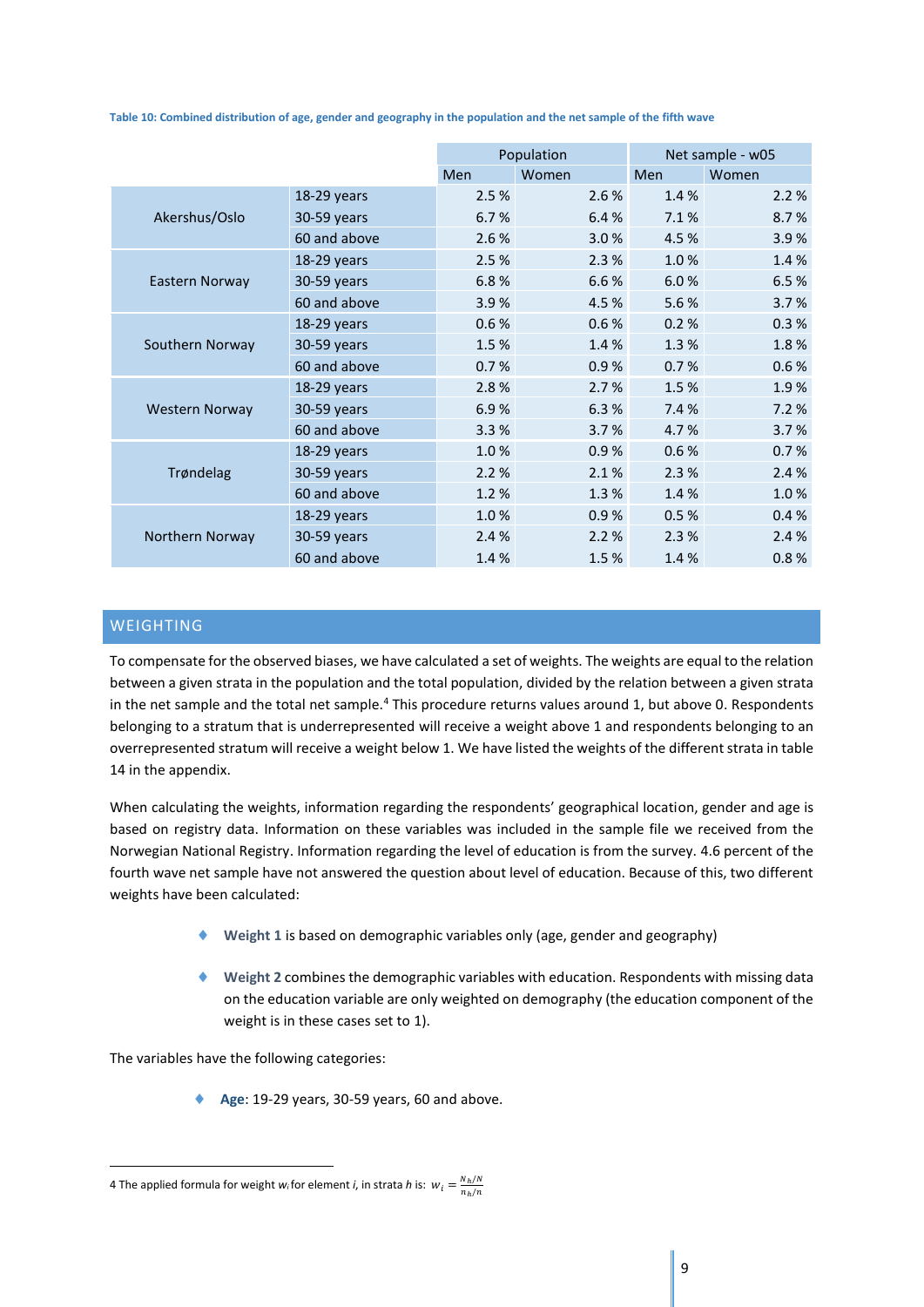- **Highest completed education**: no education/elementary school, upper secondary, university/university college.
- **Geography**: Oslo/Akershus, Eastern Norway, Southern Norway, Western Norway, Trøndelag, Northern Norway.

The method for calculating weights is equal to that of previous waves.

When applied, both weights will provide a weighted N equal to the number of respondents in the dataset.

As shown in the discussion above, of the factors considered, level of education creates the most bias. We therefore strongly recommend using weight 2 in most statistical analyses, as this weight provides the most accurate compensation for the various sources of bias in the net sample. Table 11 shows the effects of weight 2 on the distribution of self-reported level of education in the net sample. As we can observe, the weight gives the sample a perfect distribution compared to the population. It is however important to stress that the distribution when not weighted is far from ideal, with a clear underrepresentation of the population with low levels of education

#### **Table 11: Effect of weight 2 on self-reported level of education**

|                                |              |          |            | <b>Difference</b> | Difference between |
|--------------------------------|--------------|----------|------------|-------------------|--------------------|
|                                | Sample - not | Sample - |            | between sample    | weighted sample    |
|                                | weighted     | weighted | Population | and population    | and population     |
| No education/elementary school | 9.4%         | 25.9%    | 25.9%      | $-16.5%$          | 0.0%               |
| Upper secondary education      | 31.2%        | 42.0%    | 41.9%      | $-10.8%$          | 0.0%               |
| University/university college  | 59.4 %       | 32.2 %   | 32.2 %     | 27.2 %            | 0.0 %              |

Furthermore, literature on surveys has shown that individuals who are interested in politics are more likely to participate in surveys than individuals who are not. This particularly holds true for surveys with politics as a topic.<sup>5</sup> Figure 2 displays the distribution of level of political interest, weighted and not weighted. Respondents who selfidentify as interested in politics(very interested and interested) make up 58 percent in the not weighted distribution. 32 percent are somewhat interested, meaning that 10 percent of the respondents report being slightly or not interested in politics. In the weighted statistics, the share of respondents who self-identify as being interested in politics reaches 53 percent. Those who report not being interested in politics make up 12,3 percent.

The weighted and unweighted distribution of levels of political interest is almost exactly the same in the fourth and the fifth wave. Figure 2 shows, however, that the not weighted and weighted distributions of political interest are more skewed in the fourth and fifth wavesthan in the third wave. The reason being that respondents that are interested in politics are more loyal panel members.<sup>6</sup>

As further reading we recommend the methodology report from the third wave. The third wave report provides a comprehensive discussion on the demographic composition of the panel. It also discusses how the composition has changed over time.

1

<sup>5</sup> Groves, Robert M., Stanley Presser and Sarah Dipko (2004): "The Role of Topic Interest in Survey Participation Decisions". *Public Opinion Quarterly*. Vol. 68, No. 1:2-31

<sup>6</sup> See table 10 in the documentation report for the fourth wave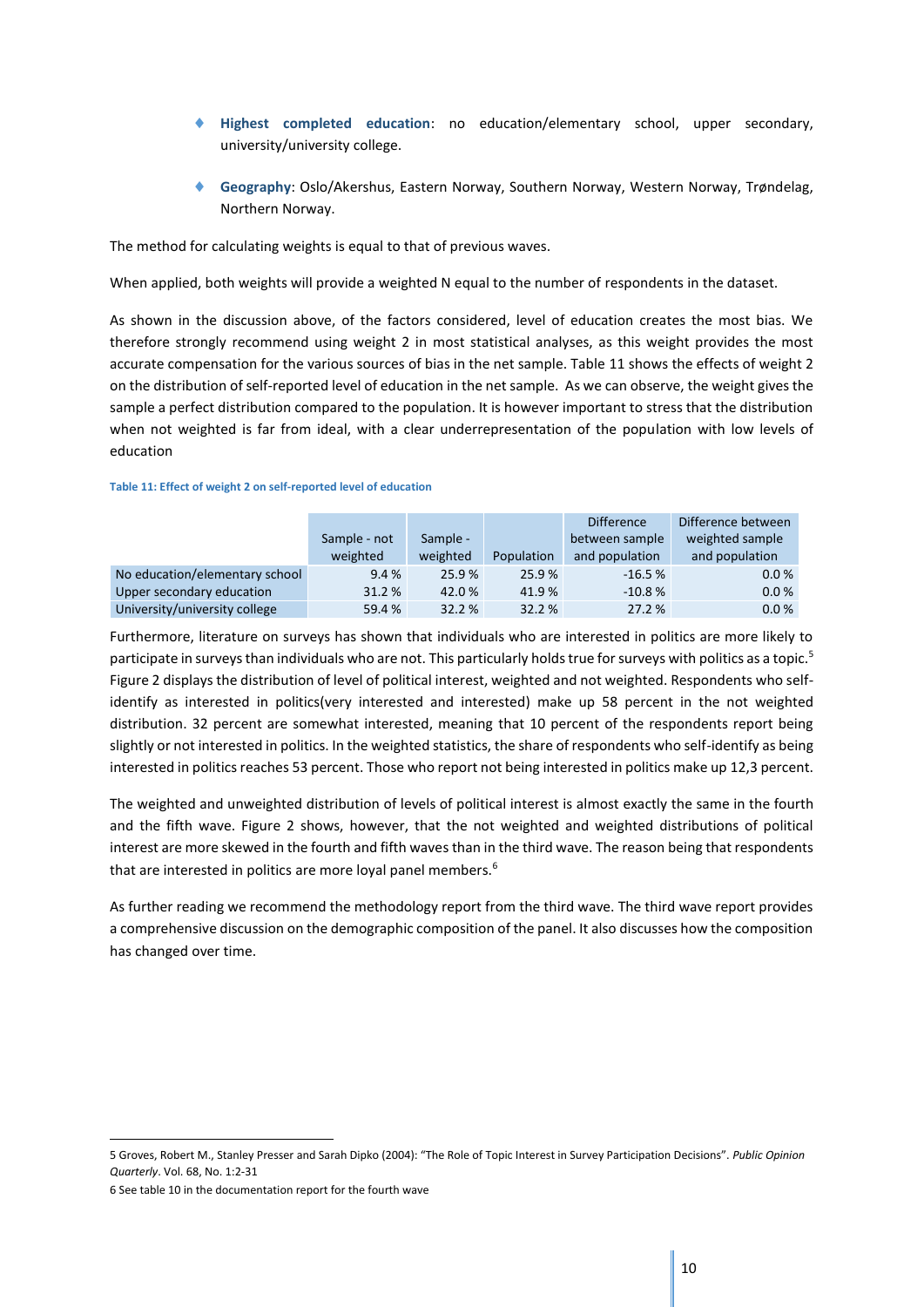

#### **Figure 2: Distribution of respondents' level of political interest not weighted and weighted (weight 2)**

■ w05: Weighted ■ w05: Not weighted ■ w04: Weighted ■ w04: Not weighted ■ w03: Weighted ■ w03: Not weighted

Table 12 demonstrates the effects of weight 2 on party affiliation. The survey was conducted a month after the local election and the respondents were asked for which party they cast their vote. The percentages refer to votes in the municipality election.

|                                | Sample - not<br>weighted | Sample -<br>weighted | Election<br>result | Difference between<br>sample and election<br>result | Difference between<br>weighted sample and<br>election result |
|--------------------------------|--------------------------|----------------------|--------------------|-----------------------------------------------------|--------------------------------------------------------------|
| The Christian Democratic Party | 4.9%                     | 4.5 %                | 5.4 %              | $-0.5%$                                             | $-0.9%$                                                      |
| The Conservative Party         | 24.0 %                   | 22.7 %               | 23.2 %             | 0.8%                                                | $-0.5%$                                                      |
| The Progress Party             | 7.6 %                    | 8.9%                 | 9.5%               | $-1.9%$                                             | $-0.6%$                                                      |
| The Liberal Party              | 7.0%                     | 6.3%                 | 5.5 %              | 1.5%                                                | 0.8%                                                         |
| The Socialist Left Party       | 6.0%                     | 4.9%                 | 4.1%               | 1.9%                                                | 0.8%                                                         |
| The Centre Party               | 6.8%                     | 7.9%                 | 8.5%               | $-1.7%$                                             | $-0.6%$                                                      |
| The Green Party                | 5.9%                     | 5.3%                 | 4.2 %              | 1.7%                                                | 1.1%                                                         |
| The Labour Party               | 31.1%                    | 32.3 %               | 33.0 %             | $-1.9%$                                             | $-0.7%$                                                      |
| Red                            | 3.4%                     | 2.9%                 | 2.0%               | 1.4 %                                               | 0.9%                                                         |
| Other                          | 3.3%                     | 4.2 %                | 4.6 %              | $-1.3%$                                             | $-0.4%$                                                      |

#### **Table 12: Effect of weight 2 on party affiliation**

1

As could be expected, the self-reported election turnout (see table 13) in the net sample is higher than the official turn-out in the parliamentary election (88,9 % compared to the official turnout of 60,0 %). This is partly due to the fact that in our net sample, individuals with higher education and an interest in politics are overrepresented by. Moreover, as reported by the Norwegian Election Survey Program, Norwegians have a tendency to report that they voted even in cases where they abstained.<sup>7</sup>

<sup>7</sup> Berglund, Frode, Ingvild S. Reymert og Bernt Aardal (2011). *Valgundersøkelsen 2009. Dokumentasjonsrapport.* Statistisk Sentralbyrå, Oslo – Kongsvinger.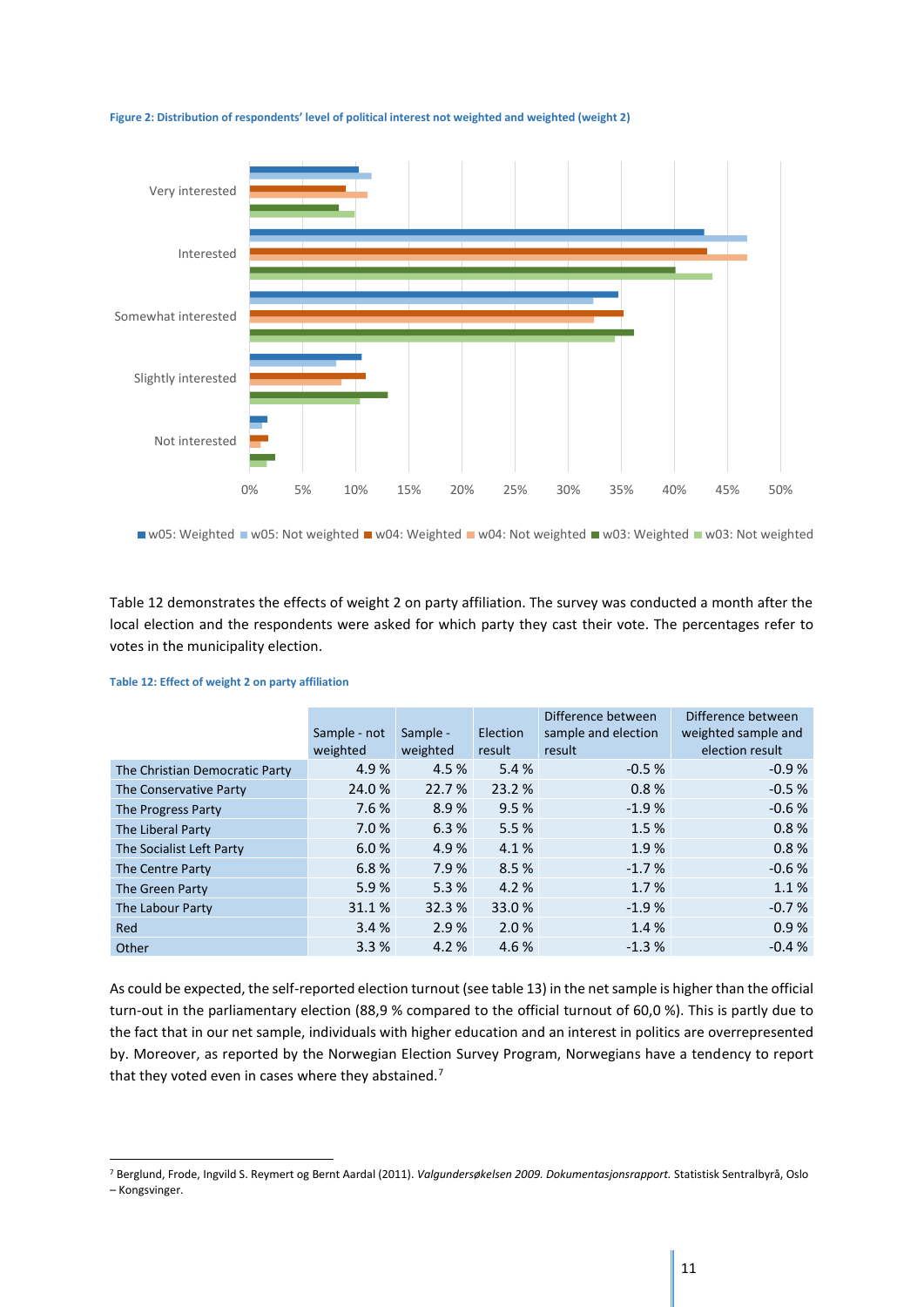#### **Table 13: Effect of weight 2 on election turnout**

|          | Sample - not<br>Sample -<br>weighted<br>weighted |        | Turnout in<br>population | Difference between<br>sample and population | Difference between weighted<br>sample and population |  |  |
|----------|--------------------------------------------------|--------|--------------------------|---------------------------------------------|------------------------------------------------------|--|--|
| Turn-out | 88.9%                                            | 85.3 % | 59.9%                    | 29.0 %                                      | 25.4 %                                               |  |  |

Applying weight 2 brings the survey result closer to the official turnout, but only marginally.

#### <span id="page-12-0"></span>SURVEY EXPERIMENTS

Each wave of the Citizen Panel Survey includes several survey experiments where different groups of respondents receive questions with slightly different wordings. We have achieved this by randomly assigning respondents to groups during the data collection process. In addition, there is also a more permanent split of the respondents into two or more groups. To reduce the overall time required to answer the survey, some sections of the questionnaire were only presented to one of these groups. For both of these reasons, the number of respondents who have answered a single question might be substantially less than the total number of respondents. See the detailed data documentation for further information about this.